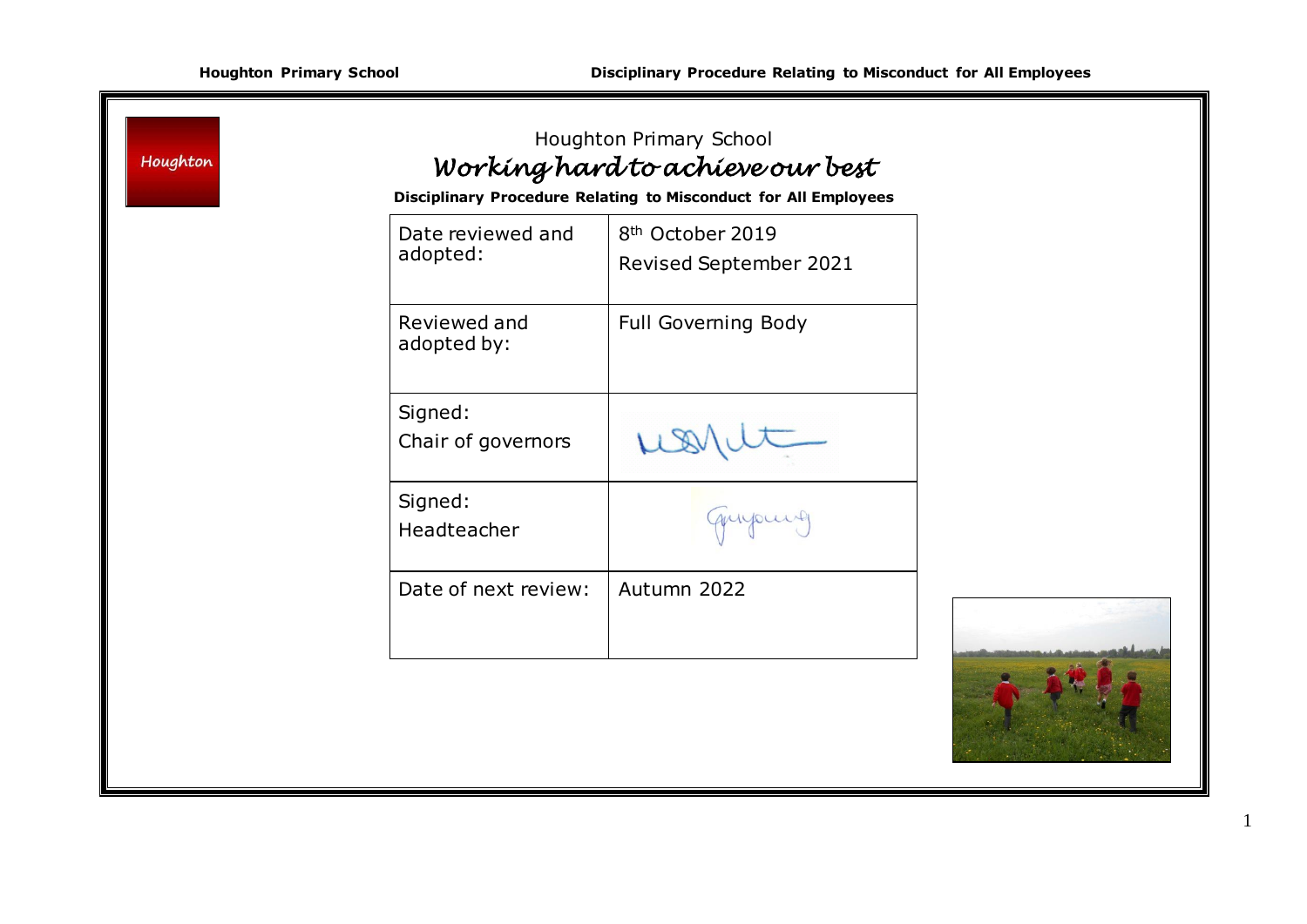## **1. Terms of Reference**

- 1.1. For all employees employed by the Governing Body of Houghton Primary School.
- 1.2. Definitions

"Headteacher" also refers to any other title used to iden tify the Headteacher where appropriate.

"Employee" refers to any employee, teaching and support, employed to work at the School.

"Senior Manager" refers to a member of the school leadership team delegated by the Headteacher to deal with a disciplinary matter under this procedure. The senior manager may only make a decision to issue up to and including a final written warning.

"Investigating Officer" refers to a senior manager or an external person appointed by the Headteacher.

"Companion" refers to a person chosen by the employee to accompany them, who shall be a trade union representative or a workplace colleague.

"Governors Disciplinary Committee" may be convened to deal with a case where the Headteacher considers that they must act in the role of the senior manager. In this event, substitute 'Headteacher' with 'Governors Disciplinary Committee' throughout the procedure.

"Governors Appeal Committee" may be convened to hear an appeal against a written warning or dismissal. Where possible the number of governors on the committee will be equal to, or greater than, the decision-maker/s of the case being appealed.

## **2. Introduction**

- 2.1. This Disciplinary Procedure is designed to help and encourage all employees to achieve and maintain standards of conduct. The aim is to ensure consistent and fair treatment for all in the organisation.
- 2.2. Examples of the type of conduct that is considered to be misconduct or gross misconduct, which could lead to action under this Disciplinary Procedure, are set out in the Disciplina ry Rules which apply to all employees and should be read in conjunction with this procedure.
- 2.3. This procedure is non-contractual and for guidance only. This procedure applies to all employees. It does not apply to agency workers or contractors.
- 2.4. This procedure may be implemented at any stage, as set out below, taking into account the alleged misconduct of an employee. Employees will not normally be dismissed for a first act of misconduct unless it is decided that it amounts to gross misconduct.
- 2.5. In cases against the Headteacher, the Chair of Governors or a Committee of Governors has the power to discipline or dismiss the Headteacher in accordance with the procedure set out below .

## **3. Equality and Diversity**

3.1. The procedure will be operated in accordance with the School's Equality and Diversity Policy. The School is committed to developing, maintaining and supporting a culture of equality and diversity in employment. The impact of the procedure will be monitored in accordance with the Equality Act 2010.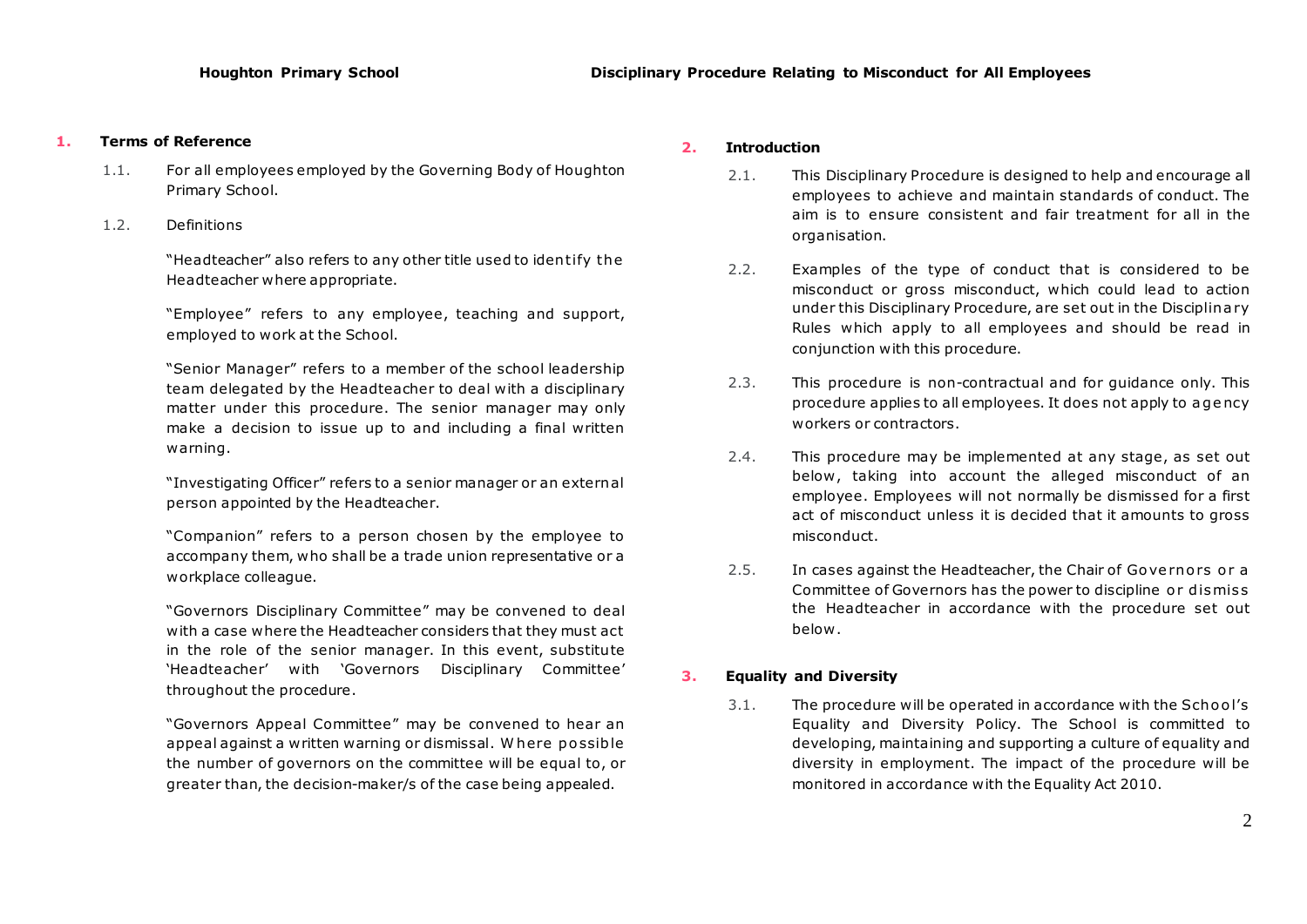## **Houghton Primary School Disciplinary Procedure Relating to Misconduct for All Employees**

### **Part A – Informal Procedure**

### **4. Informal Action**

- 4.1. Managers should seek to resolve minor misconduct informally and as soon as it occurs. Management advice may be given to the employee by a senior manager or a line manager. Action will be taken under the formal procedure set out in Part B below if the matter is not resolved or, there is repeated minor misconduct or, where informal action is not appropriate (for example, because of the seriousness of the allegation).
- 4.2. There is no appeal against management advice given, which will not be placed on the employee's disciplinary record but should be confirmed in a written memorandum.
- 4.3. The written memorandum will set out the misconduct, the improvement that is required and, if appropriate, how this will be reviewed and during what timeframe. The employee may make a written comment on the memorandum if they ha ve a ny objection to the informal action taken. A copy of the memorandum or a note of any informal discussions may be placed on the employee's personnel file.

## **Part B – Formal Procedure**

## **5. Disciplinary Hearing**

- 5.1. If following an appropriate investigation by the Investigating Officer, the senior manager considers on the facts that formal disciplinary action for misconduct is necessary, they will write to the employee to inform them as soon as practicably possible, a t least 5 working days in advance, setting out:
	- a) The date, time and place of the disciplinary hearing
	- b) The allegation/s and their possible consequences
- c) The employee's right to be accompanied by their companion
- d) The titles of enclosed copies of any documents to be used as evidence
- e) The names of any witnesses to be called by the senior manager
- f) Their right to call witnesses on their behalf
- g) The name and position of any HR adviser who will accompany the senior manager at the hearing
- h) The name and position of any note taker

(At the employee's request, an extra copy of this notice, together with any enclosures, should be provided for their companion)

- 5.2. The employee must advise the senior manager of the fo llo w ing at least three working days in advance of the hearing:
	- a) The name and designation of their companion
	- b) Provide any written documentation to be considered
	- c) The names of any witnesses at that they wish to call
	- d) Any special requirements (e.g. disability, language requirements)
- 5.3. At the disciplinary hearing, before the senior manager and the ir HR Adviser, the employee (and their companion) will be given a reasonable opportunity to state their case, to question the Investigating Officer where possible and any witness es a nd , to call any witnesses and raise points about any information provided by witnesses.
- 5.4. Following the hearing, the senior manager will consider the matter and confirm the decision in writing to the employee and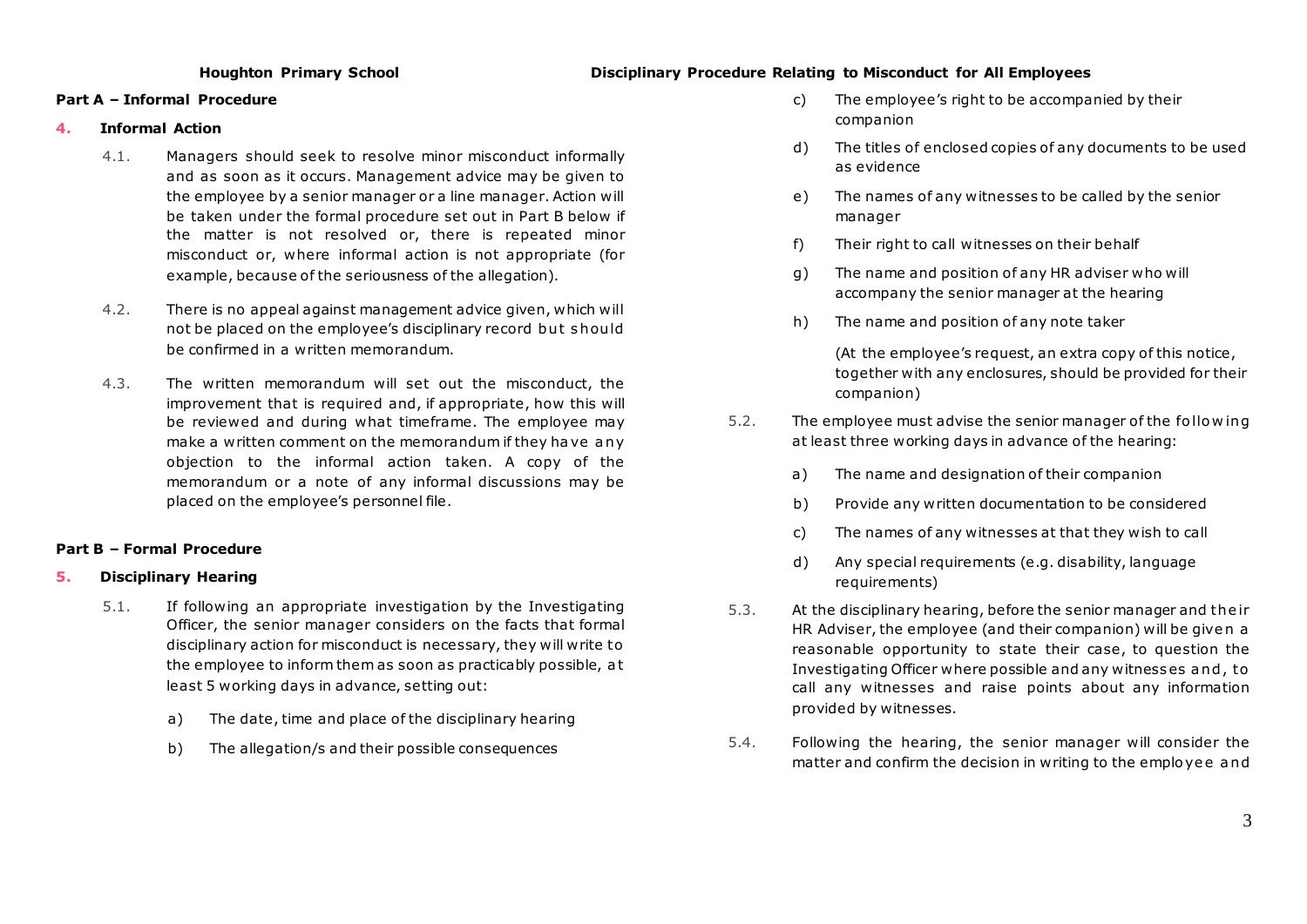## **Houghton Primary School Disciplinary Procedure Relating to Misconduct for All Employees**

their companion as soon as possible and usually within five working days of the hearing, to include:

- a) The sanction (if any) and the period this will remain current
- b) Their reasons for the decision
- c) The change in behaviour required (if relevant) and the likely consequences of further misconduct
- d) Right of appeal

## **6. Formal Disciplinary Action**

6.1. First Written Warning

The senior manager may give the employee a first written warning, which will include a statement that any further complaint of misconduct occurring within the next twelve months that is found justified after a disciplinary hearing, will lead to a final warning unless there are mitigating circumstances.

- 6.2. Final Written Warning
	- 6.2.1. If a further complaint is made about the employee's conduct before the first written warning has expired , the same procedure (as in 5 above) will be followed.
	- 6.2.2. The senior manager may give the employee a final written warning, which will include a statement that any further complaint of misconduct occurring within the next 12 months that is found justified after a disciplinary hearing, will lead to dismissal unless there are mitigating circumstances.
- 6.3. Dismissal
- 6.3.1. If a further complaint is received before the final written warning has expired, the complaint will be referred to a hearing before the Headteacher following the same procedure as in paragraph 5 above. The Headteacher may be accompanied by an HR Adviser
- 6.3.2. If the Headteacher decides the complaint is justified, they may decide to dismiss the employee. The Headteacher will state the decision, the reasons and inform the employee of their right to appeal to a Governors Appeal Committee. They will confirm the decision and right of appeal in writing to the employee (and their companion) as soon as po ssible and normally within five working days of the hearing . The Headteacher will record the outcome of their considerations and the names of persons p re se nt a t the hearing.

## **7. Gross Misconduct**

- 7.1. If the complaint is considered so serious that it may amount to gross misconduct, justifying dismissal without previous warning and without notice (see Disciplinary Rules), the employee may be informed by the Headteacher or the Chair of Governors that they are suspended on full pay pending further investigation of the complaint.
- 7.2. If, following an investigation, the Investigating Officer considers that the facts of the case amount to a prima facie case of gross misconduct, the matter will be referred to the Headteacher.
- 7.3. Following the same procedure as in paragraph five above, if on the conclusion of the disciplinary hearing the Headteacher considers the complaint constitutes gross misconduct, they ma y decide to dismiss the employee without notice or pay in lieu of notice.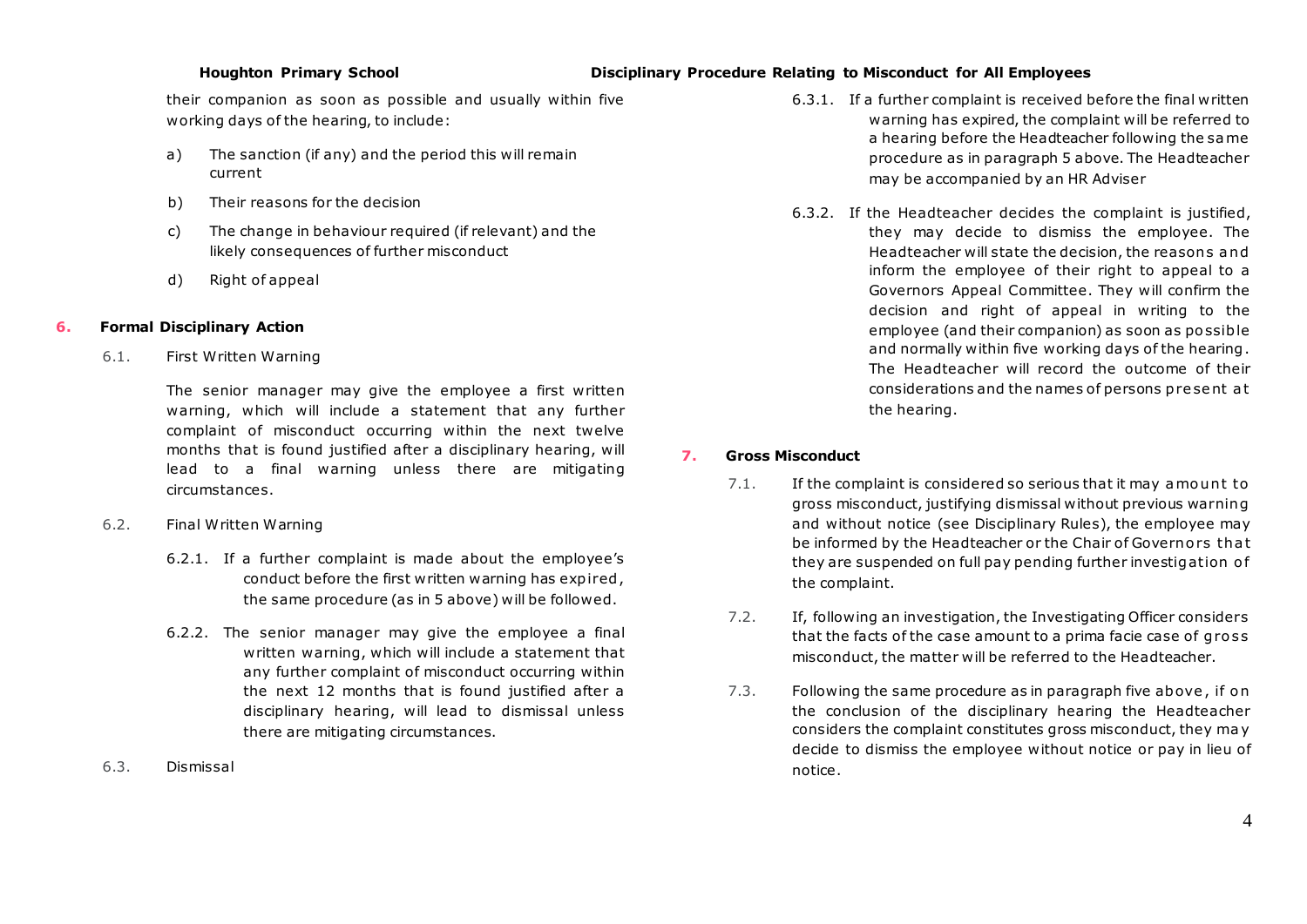## **Houghton Primary School Disciplinary Procedure Relating to Misconduct for All Employees**

7.4. Where a suspension has taken place that suspens ion ma y o nly be lifted by the Governing Body, normally the Chair of Governors acting on behalf of the Governing Body.

### **8. Right of Appeal**

- 8.1. The employee has a right of appeal against a decision to issue a warning or to dismiss.
- 8.2. Appeals against formal written warnings or dismissal s ho uld b e made in writing to the Clerk to the Governors, stating the grounds for appeal in full, within 10 working days of the date of the written decision.
- 8.3. An appeal against a written warning (see paragraph 5.1 and 5.2) will be heard by the Governors Appeal Committee. The panel may have an HR Adviser present. The Committee may confirm the written warning, reduce a final written warning to a first written warning, or cancel the written warning.
- 8.4. An appeal against dismissal (see paragraph 5.3) will be to the Governors Appeal Committee, none of whom shall have any previous involvement in the case. The Governors Appeal Committee may have an HR adviser present
- 8.5. All appeal hearings will be held as soon as possible and, in normal circumstances, within 10 working days after receipt of the appeal. The Clerk to Governors will usually undertake administrative arrangements for any required hearing or meeting. The outcome will be confirmed in writing as soon as possible and usually within five working days of the hearing. There will be no further right of appeal.

### **9. Variation in Disciplinary Action**

- 9.1. If appropriate, the senior manager may decide to take informal action (as in Part A above) instead of giving a first written warning.
- 9.2. The senior manager may decide the misconduct is so serious that it justifies a final written warning, without any previous written warning having been given.
- 9.3. Rather than dismiss, the Headteacher may decide to issue no sanction or a lesser sanction.
- 9.4. In determining an appropriate sanction, consideration may be given to a change to role/duties which may impact on remuneration.
- 9.5. Where the Governors Appeal Committee overturns a decision to dismiss or to issue a written warning, they may substitute a lesser sanction. There is no right of appeal against such a decision of the Governors Appeal Committee.
- 9.6. In the event that the Governors Appeal Committee decides not to uphold the decision to dismiss, the employee will be reinstated without loss of pay.

# **10. Trade Union Representatives**

10.1. Where disciplinary action is being considered against an employee who is a trade union representative, the normal disciplinary procedure should be followed. Depending on the circumstances, however, it is advisable to discuss the matte r a t an early stage with an official employed by the union, after obtaining the employee's agreement.